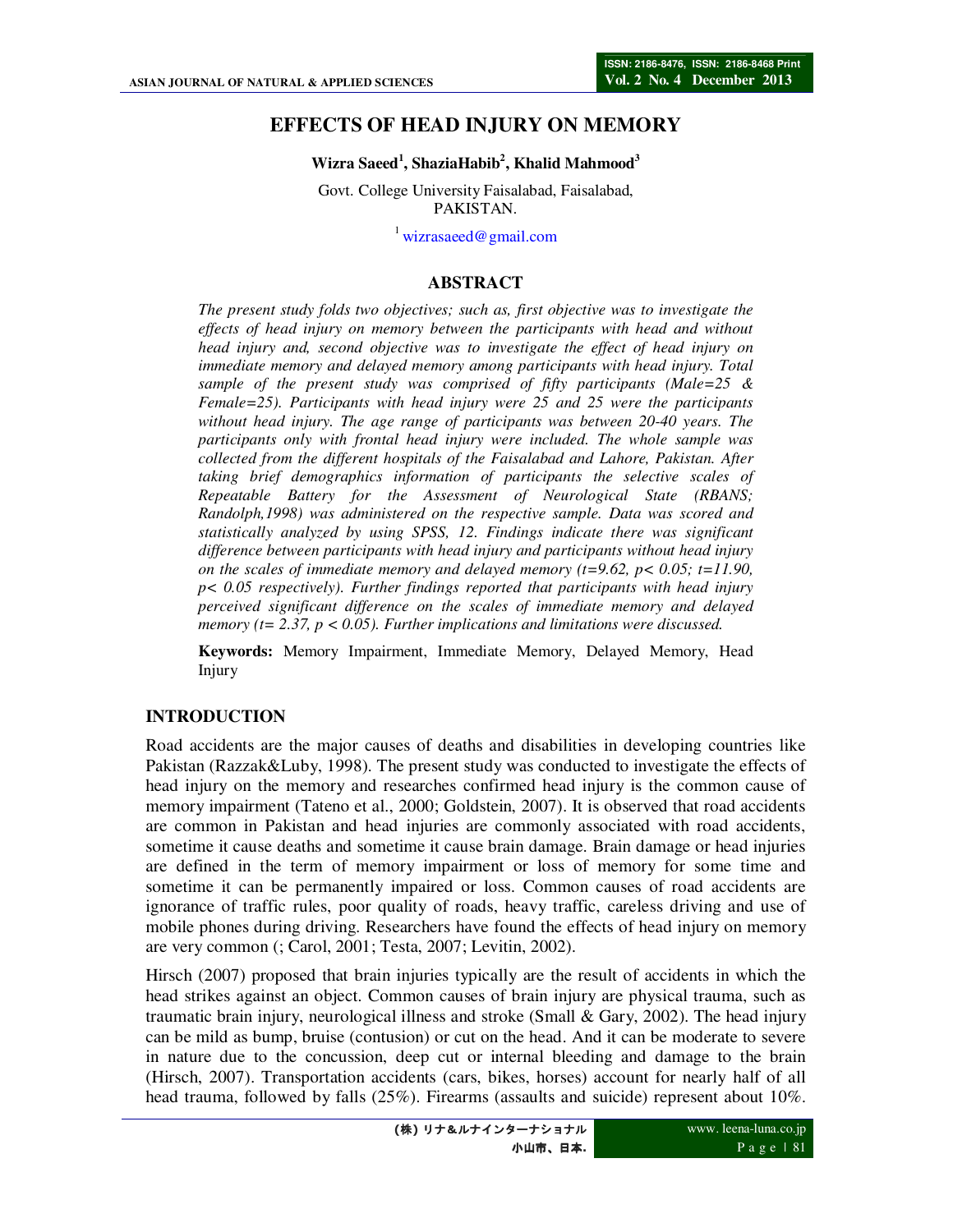Falls are the most common cause of playground injuries and result in a higher proportion of severe injuries than either bicycle or motor vehicle crashes. Brain injuries account for 75% of children's deaths from falling of playground equipments (Haburchak, 2002).

Head injury is a broad term that describes the problem occurs in the scalp, skull, brain and underlying tissues or blood vessels in head (Killam, Robin, Cautin, Anthony, & Santucci, 2005). It is commonly referred to brain injury or traumatic brain injury. Head injury is of two types, a closed head injury that occurs when there is a blow to the head as in a motor vehicle accident or a fall and an "open head injury" is a visible assault to the head and may result from a gunshot wound, an accident or an object going through the skull into the brain (Kalat, 2001). Injury to the brain may also occur as the result of near drowning, heart attack, stroke and infections. This type of injury usually results from lack of oxygen or blood supply to the brain. It is difficult to predict the outcome of a head injury in the first hour or day after the accident (Haburchak, 2002).

According to Kolab and Wishaw (2003) human beings are developed accordingly with their environment having a superior sense of understanding and manipulating the environment by using higher mental processes or cognition. The brain hypothesis is that "the brain is source of behavior and our brain commands our body". Healthy brain is very much important for proper functioning because higher order animals depend upon the brain for locomotion, cognition, eating and talking etc but head injury leads to many physiological, as well as psychological problems that affect a person's social, normal and occupational life.

Rao and Lyketsos (1999) suggested that head injury is damage to the brain caused by a blow to the head. It is observed that the insufficient oxygen, poisoning, or infections are the common type of brain damage and can cause similar deficits in memory. Brain injury is characterized by one or more of the following symptoms such as a brief loss of consciousness, and loss of memory immediately before or after the injury. Any alteration in mental state at the time of the accidents or focal neurological deficits can cause death as well. It can also result in a variety of neuropsychiatric disturbances ranging from subtle deficits to severe intellectual and emotional disturbance. The neuropsychiatric disturbances associated with head injury include the cognitive impairment, mood disorder, psychosis and behavioral problems.

According to the Tateno, Murata and Robinson (2002) that cognitive impairment has been found to be involved a wide range of intellectual functions such as orientation, memory, visual constriction, executive functioning and frontal lobe functioning. Many patients with mild to moderate head injuries who experience cognitive deficits become easily confused or distracted and have problems with concentration and attention. They also have problems with higher level, so-called executive functions, such as planning, organizing, and abstract reasoning, problem solving, and making judgments, which may make it difficult to resume pre-injury work-related activities. Recovery from cognitive deficits is greatest within the first six months after the injury and more gradual (Testa, 2007).

Patients with head injury also experience some type of amnesia, or memory loss. Indeed, memory loss is the most common cognitive side effect of a severe brain injury. In patients with a milder head injury, memory loss is still one of the most common symptoms (Eric, 2007). Any brain function can be disrupted by brain trauma resulting in inattention, difficulty concentrating, excessive sleepiness, faulty judgment, depression, irritability, emotional outbursts, and slowed thinking. However, memory loss is one of the most common cognitive side effects of traumatic brain injury. Even in mild injury memory loss is still very common (Goldstein, 2007).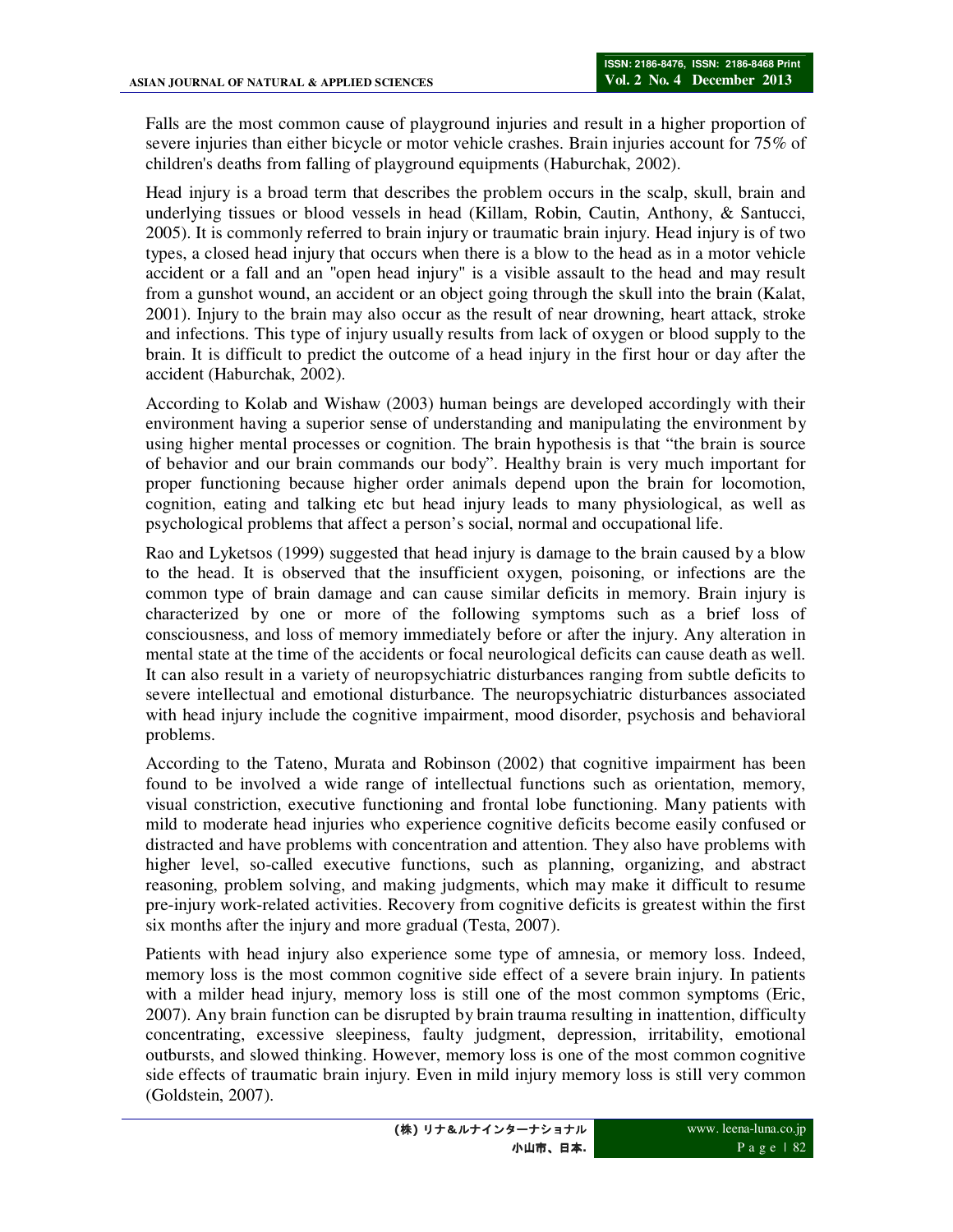Head injury also called brain damage. It influences individual's brain functioning such as memory impairment, memory loss, language problems, executive functioning, attention Spain, or any others area of brain can be impaired (Matlin, 1999; Kolab & Wishaw, 2003). Further, head injury can be divided into close/open head injury (Small & Gary, 2002). According to Carol (2001), head injury cause various problems such as, Concussion a temporary loss of function due to trauma (Mccaffrey, 1999), Epidural Hematoma refers to loss of consciousness and it remains over minutes to hours (Small & Gary, 2002), Subdural Hematoma cause tearing of the bridging vein between the cerebral cortex and a draining venous sinus (Anderson, Heitger & Macleod, 2006) and Cerebral contusion refers bruising of the brain tissue. According to Eric (2007), injury of diffuse axonal creates confessional state of uncertainty about day, time and location.

According to the Rao and Lyketsos (1999) more common problems associated with head injury may include cognitive (thinking, memory, and reasoning), sensory processing (sight, hearing, touch, taste, and smell), communication (expression and understanding), and behavior or mental health (depression, anxiety, personality changes, aggression, acting out, and social inappropriateness). Alexander (1997) has reported that sometimes head injury patients suffer from developmental stagnation, meaning that they fail to mature emotionally, socially, or psychologically after the trauma. Language and communication problems are common disabilities in head injury patients. Some may experience aphasia, defined as difficulty with understanding and producing spoken and written language; others may have difficulty with the more subtle aspects of communication, such as body language and emotional, non-verbal signals (David, 2004).

Colman (2003) defined memory as psychological functioning of preserving, storage, and utilization of information. It can be classified into immediate memory and delayed memory. Colman (2003) explained that immediate memory refers to loss of memory with short duration typically few seconds and is of limited capacity 5-9 items. Similarly, Chaplin (1999) described in the term of recalling the past experiences, totality of past experiences or remembered specific past experience. Immediate memory is also called as short term memory. On the other hand, delayed memory is defined as a recall of information after a delay, often with other information presented to prevent active rehearsal. There is no particular specification of the required time interval typically it is ten minutes or more, with the rehearsal the information is stored into the long term memory (Matlin, 1999). Chaplin (1999) further defines that long-term memory is intended for storage of information over a long time.

It is observed that through head injury sometimes loss memories retrieved easily or sometime not because it depends upon the severity of impairment. The common problems happened with memory loss are difficult to remember what was happened in days, weeks, months, or even years ago, and it can be difficult to learn and remember new things, the impairment or the problem in memory process resulting from head trauma is called the amnesia (Levitin, 2002).some of them experience partial memory loss or amnesia (Stoller& Diane, 1998).amnesia is classified into retrograde amnesia means hard to retrieve memories prior to an incident (Johnson, 1999), anterograde amnesia refers to loss of memory that often happened after the head injury (Colman, 2003) and third form is traumatic amnesia it refers to loss of consciousness for a few seconds to coma (Kalat, 2006).Brain injury cause significantly cognitive deficits such as language, communication, information processing, memory, and perceptual skills are common (Sigelman& Rider, 2003).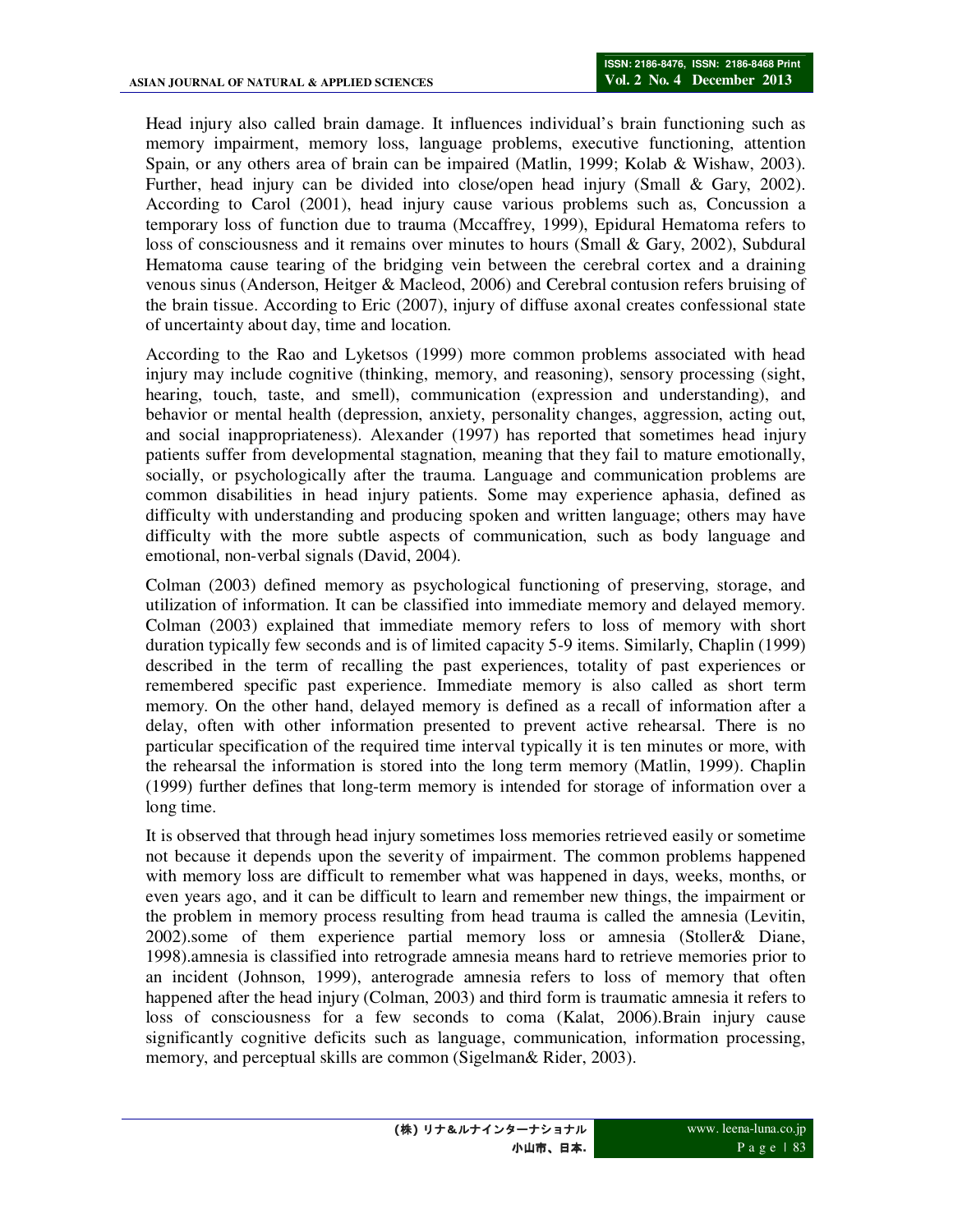### **METHOD**

#### **Participants**

Total sample of the present study was comprised of 50 participants. Further, sample was distributed into participants with head injury  $(N=25)$  and participants without head injury  $(N=25)$ . Sample comprised of equal numbers of males  $(N=25)$  and females  $(N=25)$ participants. Furthermore, the participants with head injury were included on the bases of three major inclusion criteria; such as, 1) At least one week hospitalization after head injury, 2) Absence of any other neurological illness except head injury, 3) Front area of the head should be affected in head injury accompanied by skull fracture, while the normal participants were selected on the bases of having never history of head injury or neurological illness and were general community members. All the patients were selected from different neurological wards of various government and private hospitals such as, Allied Hospital Faisalabad, Lahore General Hospital Lahore, Sheikh Zaid Hospital Lahore and Civil Hospital Gujranwala. The age range of the participants was from 20-40 years.

#### **Instruments**

#### *Demographic Form*

Demographic form was used to get personal information of the participants such as, age, education, socioeconomic status, marital status, duration of hospitalization, nature of head injury, and type of accidents.

#### *Repeatable Battery for the Assessment of Neurological State (RBANS; Randolph, 1998)*

RBANS is a test to assess cognitive decline in person due to neurological illness, brain damage or head injury. RBANS is a brief, individual administered test that helps to determine the neuro-cognitive status of individual between ages 20-89 years. This measure is suitable to assess neurological injury, head injury, as well as neurological disease like dementia and stroke etc. The whole battery is consisted of 5 cognitive domains and 12 sub-scales. Each domain is consisted of following sub-scales such as, immediate memory domain (List learning & Story memory), Delayed memory domain (List recall, List recognition, Story memory & Figure recall), Attention (Digit span & Coding), Language (Picture naming  $\&$ Semantic fluency), Visual-spatial/Constructional (Figure copy & Line orientation) sub-scales respectively (Randolph, 1998). In this regards, by keeping in view the objectives of the present study only two domains of RBANS were selected that were more suitable to assess the particular sample such as Immediate Memory domain consisted of List Learning and Story Memory sub-scales and domain of Delayed Memory comprised of List Recall, List Recognition, Story Memory, and Figure Recall sub-scales.

#### **Procedure**

This study was the desertion to fulfill the requirement of degree of M. Sc Applied Psychology, from Department of Applied Psychology, Government College University Faisalabad. Initially, the permission letter was taken from the department in order to seek permission from the authorities of the hospitals to collect data. Researcher briefly explained the purpose of research and confidentiality was assured to participants. Brief demographic information was taken and then tow domains such as Immediate Memory domain and Delayed Memory domain of Repeatable Battery for the Assessment of Neuropsychological State (RBANS) by Randolph, (1998) were administered on the participants.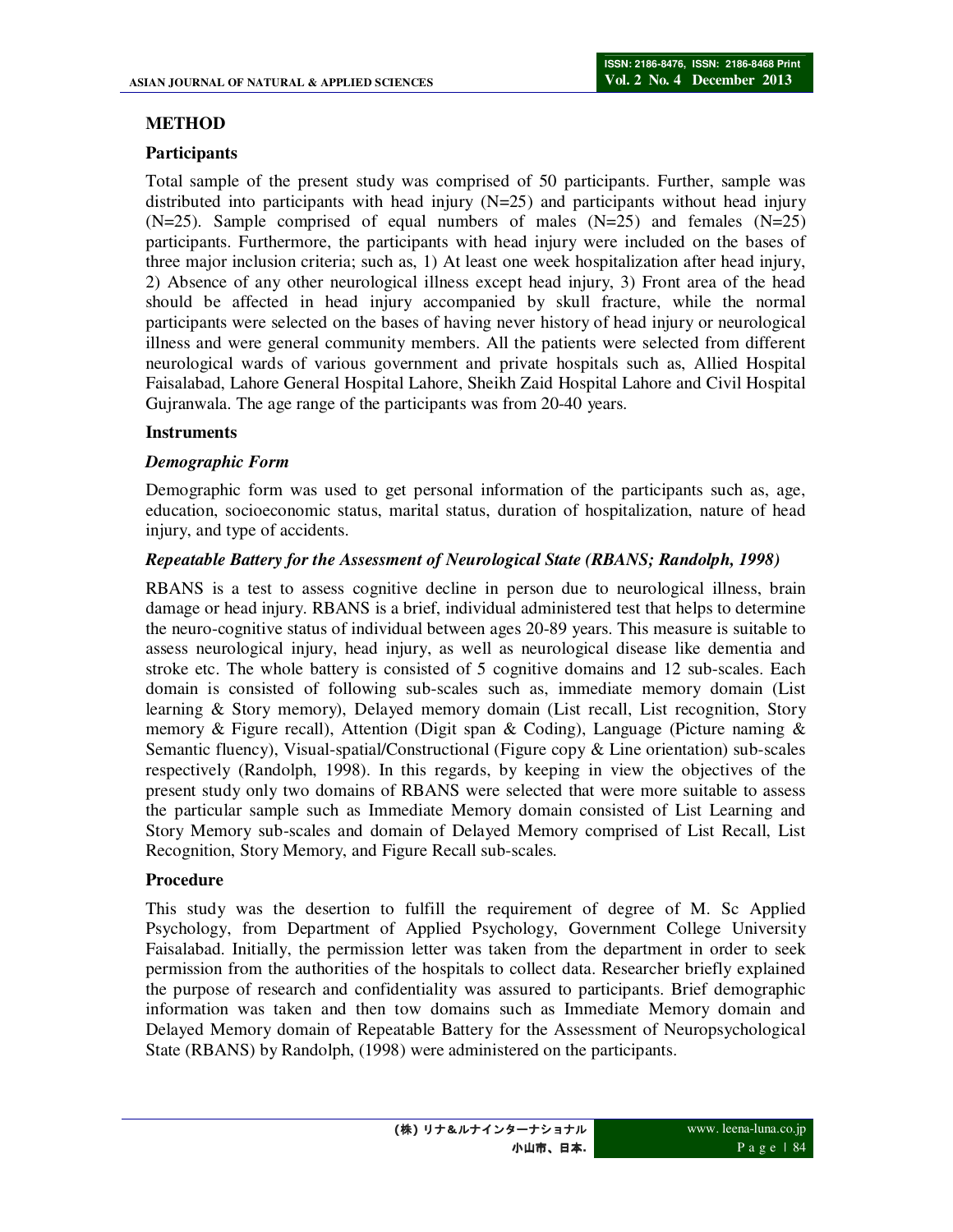### **Statistical Analysis**

Data was scored according to manual and prepared for statistical analysis. SPSS, 12 was used to investigate descriptive statistics such as, mean and standard deviation. Further, t-test statistics was done to investigate the difference between participants with head injury and without head injury as well as to find the difference between immediate and delayed memory among the participants with head injury.

## **RESULTS**

Results indicate that there was found significant difference between participants with head injury and participants without head injury on the variables of immediate memory and delayed memory ( $t= 9.62$ ,  $p < 0.05$ ;  $t= 11.90$ ,  $p < 0.05$  respectively). Further, results indicate that participants with head injury perceived significant difference between immediate memory and delayed memory ( $t= 2.37$ ,  $p < 0.05$ ).

**Table 1. Difference in Memory Impairment (Immediate and Delayed) Between Participants with Head Injury and Without Head Injury** 

| <b>Memory Status</b>    | With Head Injury<br>$(n=25)$ |      | Without Head<br><i>Injury</i> $(n=25)$ |       |       |      |
|-------------------------|------------------------------|------|----------------------------------------|-------|-------|------|
|                         | M                            | SD   | M                                      | SD.   |       | p    |
| <b>Immediate Memory</b> | 74.96                        | 9.78 | 113.70                                 | 17.60 | 9.62  | .001 |
| Delayed Memory          | 65.80                        | 12.1 | 100.16                                 | 7.78  | 11.96 | .001 |
| $df = 48$ , P<0.05      |                              |      |                                        |       |       |      |

Table-1 shows there is significant difference in scores between participants with head injury and participants without head injury on the variables of immediate memory and delayed memory.

| <b>Memory Status</b>    |      | With Head Injury<br>$(n=25)$ |      |      |
|-------------------------|------|------------------------------|------|------|
|                         | M    | SD                           | t    | p    |
| <b>Immediate Memory</b> | 75.6 | 10.3                         | 2.37 | .002 |
| Delayed Memory          | 68.3 | 11.4                         | 2.30 | .002 |
| $df = 48$ , P<0.05      |      |                              |      |      |

**Table 2. Difference in Memory Status among the Participants with Head Injury** 

Table-2 shows there is significant difference on the variables of immediate memory and delayed memory among the participants with head injury.

### **DISCUSSION**

The focus of the present study was to find out the effects of head injury on memory processes. Findings reported that memory (immediate and delayed) of participants with head injury was more impairment as compared to participants without head injury. Furthermore findings indicate the impairment in immediate memory was found high as compared to delayed memory among participants with head injury.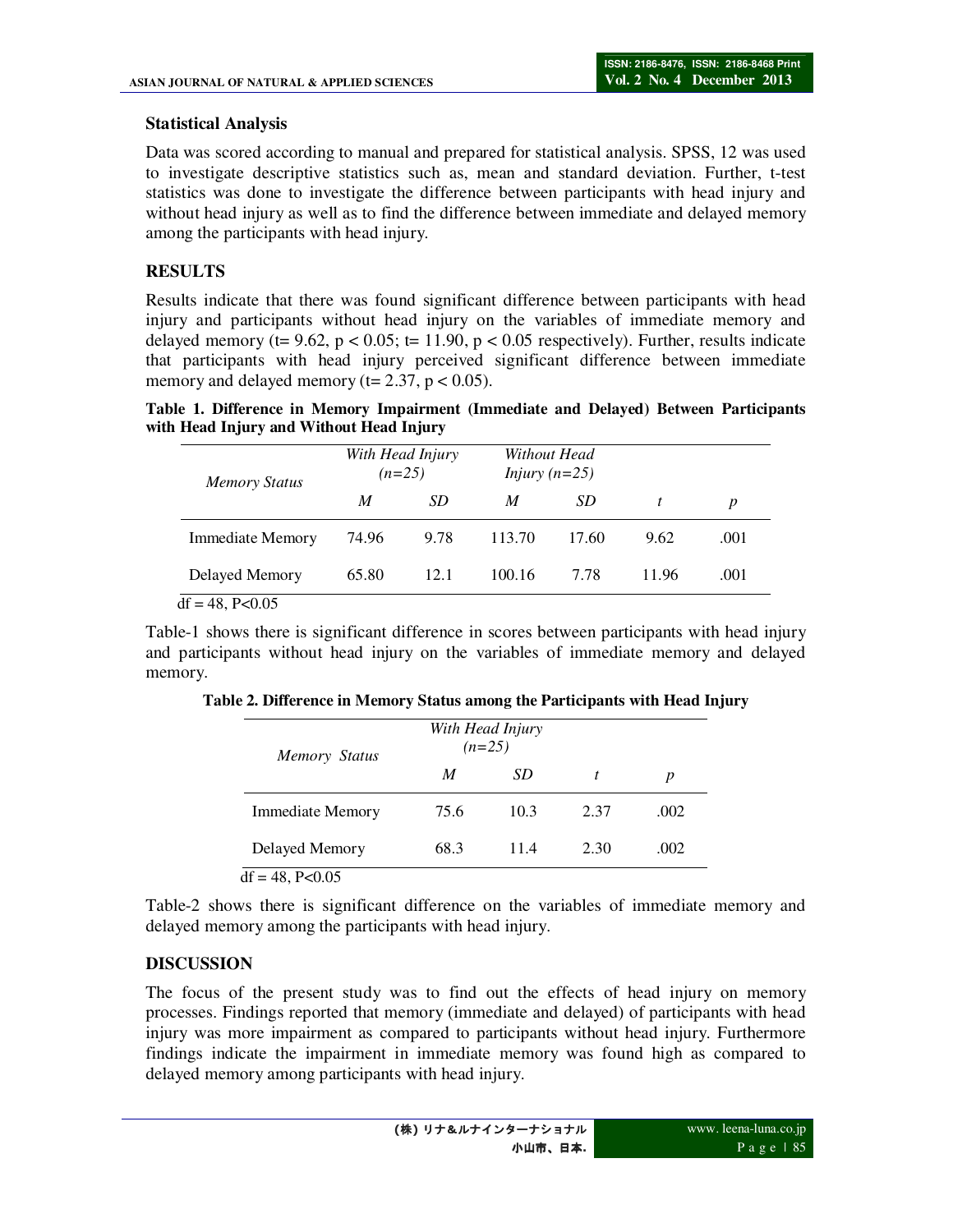It was hypnotized that "the scores of participants with head injury would be less on the scale of immediate memory as compared to participants without head injury". The findings show that the immediate memory of participants with head injury was more impaired as compared to the participants without head injury (Table-1). Immediate memory is defined as the storage of the information immediately it does not last very long perhaps minutes. Findings highlight immediate memory consistent with head injury directly which marked that memory status of participants with head injury is less than participants without head injury. The present study findings consistent with findings of study of Johnson (1999), that problem of immediate memory were more common and high among participants with head injury.

It is concluded that immediate memory of participants with head injury was found more impaired because they have difficulty to retrieve information after head injury due to damage of part of brain which process the function of list learning while it also damage the area of memory storage. Due to which participants with head injury feel difficulty to retrieve previous information. In fact, this mechanism takes into action when the middle sections of the brain are also resting on the bone of the skull and forward and backward movement of the brain in an accident, they get sheered or torn. A problem develops when there is a large flow of information coming in which the brain can't process, or when information is not being sent to the right place than a problem exists in memory after the head injury.

Further, it was hypothesized the "scores of participants with head injury would be less on the scale of delayed memory as compared to participants without head injury". The findings show that the delayed memory of participants with head injury was more impaired as compared to the participants without head injury (Table-1). Delayed memory is defined as a recall of information after a delay, often with other information presented to prevent active rehearsal, it is obvious that memory effects after head injury has long term consequences. In this type of the memory loss people forget their names, relatives and even home address. The study findings consistent with study of Colman (2003) and Carol (2006), their studies findings reported the individuals with head injury face trouble to retrieve past memory.

It is observed that individuals after head injury face difficulty to list recall or recognize of memory of events because sometime the functioning of the particular area of brain is completely damaged and person did not able to retrieve previous information while sometime individual retrieve information gradually improved but in some cases impairment till one week after head injury remained high and impairment gradually decreased with the period of recovery. Moreover, through head injury individual's store memory can impaired and person also difficulty to maintain memory of recalling figures. The present study findings are consistent with studies of Sigelman and Rider (2003) and Testa (2007). According to, Johnson (1999) common reasons of impairment of the memory are swelling of the brain and sometime hematomas may be the cause of the memory loss and individual may reach at stage that cannot remind his/her name, place, address etc after the head injury. Sometimes memory problems may prolong from weeks, months, or years. The memory of these patients comes back in long run.

Moreover, it was formulated "the immediate memory would be more impaired as compared to delayed memory among participants with head injury". The findings suggested that immediate memory was more impaired as compared to delayed memory among participants with head injury (Table-2). Generally it is observed that most of the patients with head injury are not able to describe the events of accidents immediately after the head injury because they feel difficulty to retrieve information. Present study findings consistent with previous studies (Matlin, 1999; Chaplin, 1999). Similarly, Mckinley et al (1981) conducted study in 1981; findings proposed that the problems most frequently reported in participants with head injury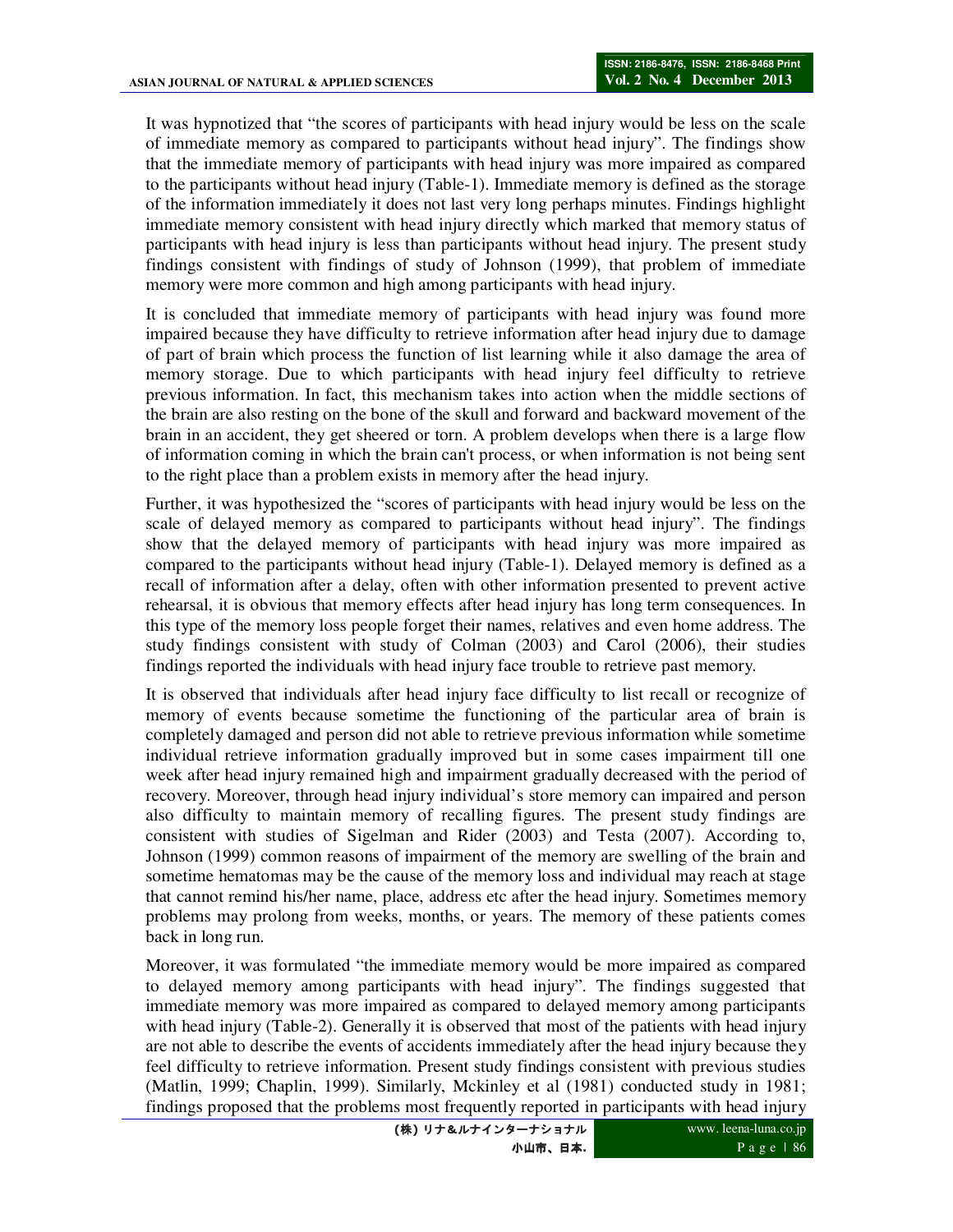were memory loss, impairment, emotional disturbances, poor memory, and subjective symptom. The amount of stress experienced by relatives did not diminish between 3 and 12months, and was related to the incidence of mental and behavioral changes in the patient.

According to Goldstein (2007) some brain injury related amnesia such as patients unable to recall what happened just before; during and after the head injury is temporary. Temporary memory loss is often caused by swelling of the brain in response to the damage it sustained. But because the brain is pressed against the skull, even parts that were not injured are still not able to work. The patient's memory typically returns as the swelling goes down over a period of weeks or even months. Temporary memory loss may also be an emotional response to the stressful events surrounding a brain injury.

#### **CONCLUSION**

It is concluded that the head injury is a high risk factor of memory impairment. Participants with head injuries are more prone toward impairment of high executive functions of cognition such as memory. Similarly, loss/impairment in memory creates a lot of problems in person such as cognitive, emotional, and behavioral. Moreover, the psychiatric problems like depression, apathy, anxiety, irritability, anger, paranoia, confusion, frustration, agitation, and insomnia are found very common. These problems are associated with behavior problems such as, aggression, violence, impulsivity, acting out behavior, noncompliance, social inappropriateness, emotional outbursts, childish behavior, impaired self-control, impaired self- awareness, inability to take responsibility, egocentrism, and inappropriate sexual behaviors (Carol, 2006; Eastwood & Crowther, 1998).

#### **REFERENCES**

- [1] Alexander, (1997). Mild traumatic brain injury Pathophysiology, *Natural History and Clinical Management.* Retrieved on Nov 21, 2007, from http://www.tbi.com/html
- [2] Anderson, T., Heitger, M. & Macleod, A. D. (2006). Concussion and mild head injury. *Journal of Practical Neurology,* 1, 342–357. Retrieved on January 12, 2008, from http://en.wikipediaOg/wiki/2008
- [3] Carol, A. (2001). Traumatic Brain Injury, *Anatomy, Incidence and Prevalence.*  Retrieved on October 11, 2007, from http://neurology-channel.com/tbi/index.shtml
- [4] Carol, A. (2006). *Join our Traumatic Brain Injury*. Retrieved on October 11, 2007, from http://www.jnnp.bmj.com/cgi/contant/abstract/
- [5] Chaplin, J. P. (1985). *Dictionary of Psychology* (3rd ed.). New York: America.
- [6] Colman, A. M. (2003). *Oxford Dictionary of Psychology* (1<sup>st</sup> ed.). New York: Oxford University Press.
- [7] David, C. (1985). Transient Global Amnesia Triggered by Mild Head Trauma. *Journal of psychology*, *109*, 251-257.
- [8] Eastwood & Crowther. (1998). Mood disorder following cerebrovesculardisprders *Road Accidents followed by head injury*, *157*,195-200.
- [9] Eric, A. & Roy. (2007). *Introduction to Traumatic Head Injury*. Retrieved on January 7, 2008, from http://www.braininjury-hotline.com/head-injury.memory.html
- [10] Goldsteine, S. (2007).*Memory loss After the Traumatic Head Injury* Retrieved on December 17, 2007, from http://EzineArticles.com/?expert=SaraGoldstein